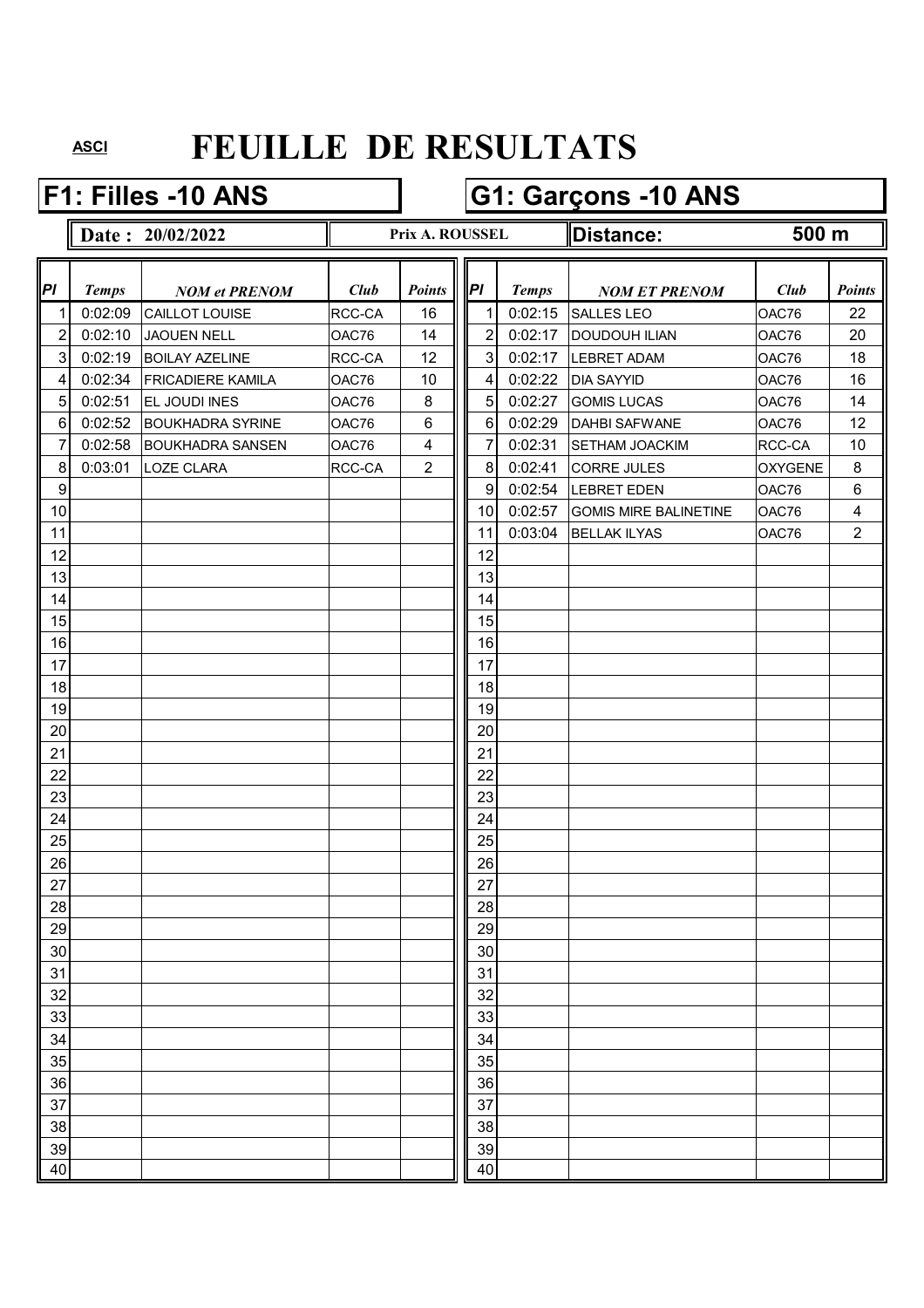### **F2: Filles POUSSINE F3: Filles BENJAMINE**

|                  |              | Date: 20/02/2022       |        | Prix A. ROUSSEL         |                  |              | Distance:            | $\overline{1200}$ m |                |
|------------------|--------------|------------------------|--------|-------------------------|------------------|--------------|----------------------|---------------------|----------------|
| PI               | <b>Temps</b> | <b>NOM</b> et PRENOM   | Club   | Points                  | PI               | <b>Temps</b> | <b>NOM ET PRENOM</b> | Club                | <b>Points</b>  |
| 1                | 0:05:48      | <b>ROST MARY</b>       | OAC76  | 8                       | 1                | 0:04:53      | CLAUDEL LILY ROSE    | OAC76               | $\overline{2}$ |
| $\boldsymbol{2}$ | 0:06:33      | <b>GOMIS MARIE</b>     | OAC76  | $\,6$                   | $\overline{c}$   |              |                      |                     |                |
| $\mathsf 3$      | 0:08:10      | <b>FAIZ LYLA</b>       | RCC-CA | $\overline{\mathbf{4}}$ | $\sqrt{3}$       |              |                      |                     |                |
| 4                | 0:08:29      | <b>CISSOKO AMINATA</b> | OAC76  | $\overline{2}$          | 4                |              |                      |                     |                |
| $\overline{5}$   |              |                        |        |                         | $\mathbf 5$      |              |                      |                     |                |
| $\,6\,$          |              |                        |        |                         | $\,6$            |              |                      |                     |                |
| 7                |              |                        |        |                         | $\overline{7}$   |              |                      |                     |                |
| 8                |              |                        |        |                         | 8                |              |                      |                     |                |
| $\overline{9}$   |              |                        |        |                         | $\boldsymbol{9}$ |              |                      |                     |                |
| 10               |              |                        |        |                         | 10               |              |                      |                     |                |
| 11               |              |                        |        |                         | 11               |              |                      |                     |                |
| 12               |              |                        |        |                         | 12               |              |                      |                     |                |
| 13               |              |                        |        |                         | 13               |              |                      |                     |                |
| 14               |              |                        |        |                         | 14               |              |                      |                     |                |
| 15<br>16         |              |                        |        |                         | 15<br>16         |              |                      |                     |                |
| 17               |              |                        |        |                         | 17               |              |                      |                     |                |
| 18               |              |                        |        |                         | 18               |              |                      |                     |                |
| 19               |              |                        |        |                         | 19               |              |                      |                     |                |
| 20               |              |                        |        |                         | 20               |              |                      |                     |                |
| 21               |              |                        |        |                         | 21               |              |                      |                     |                |
| 22               |              |                        |        |                         | 22               |              |                      |                     |                |
| 23               |              |                        |        |                         | 23               |              |                      |                     |                |
| 24               |              |                        |        |                         | 24               |              |                      |                     |                |
| 25               |              |                        |        |                         | 25               |              |                      |                     |                |
| 26               |              |                        |        |                         | 26               |              |                      |                     |                |
| 27               |              |                        |        |                         | 27               |              |                      |                     |                |
| 28               |              |                        |        |                         | 28               |              |                      |                     |                |
| 29               |              |                        |        |                         | 29               |              |                      |                     |                |
| 30               |              |                        |        |                         | 30               |              |                      |                     |                |
| 31               |              |                        |        |                         | 31               |              |                      |                     |                |
| 32               |              |                        |        |                         | 32               |              |                      |                     |                |
| 33               |              |                        |        |                         | 33               |              |                      |                     |                |
| 34               |              |                        |        |                         | 34               |              |                      |                     |                |
| 35               |              |                        |        |                         | 35               |              |                      |                     |                |
| 36               |              |                        |        |                         | 36               |              |                      |                     |                |
| 37               |              |                        |        |                         | 37               |              |                      |                     |                |
| 38               |              |                        |        |                         | 38               |              |                      |                     |                |
| 39<br>40         |              |                        |        |                         | 39<br>40         |              |                      |                     |                |
|                  |              |                        |        |                         |                  |              |                      |                     |                |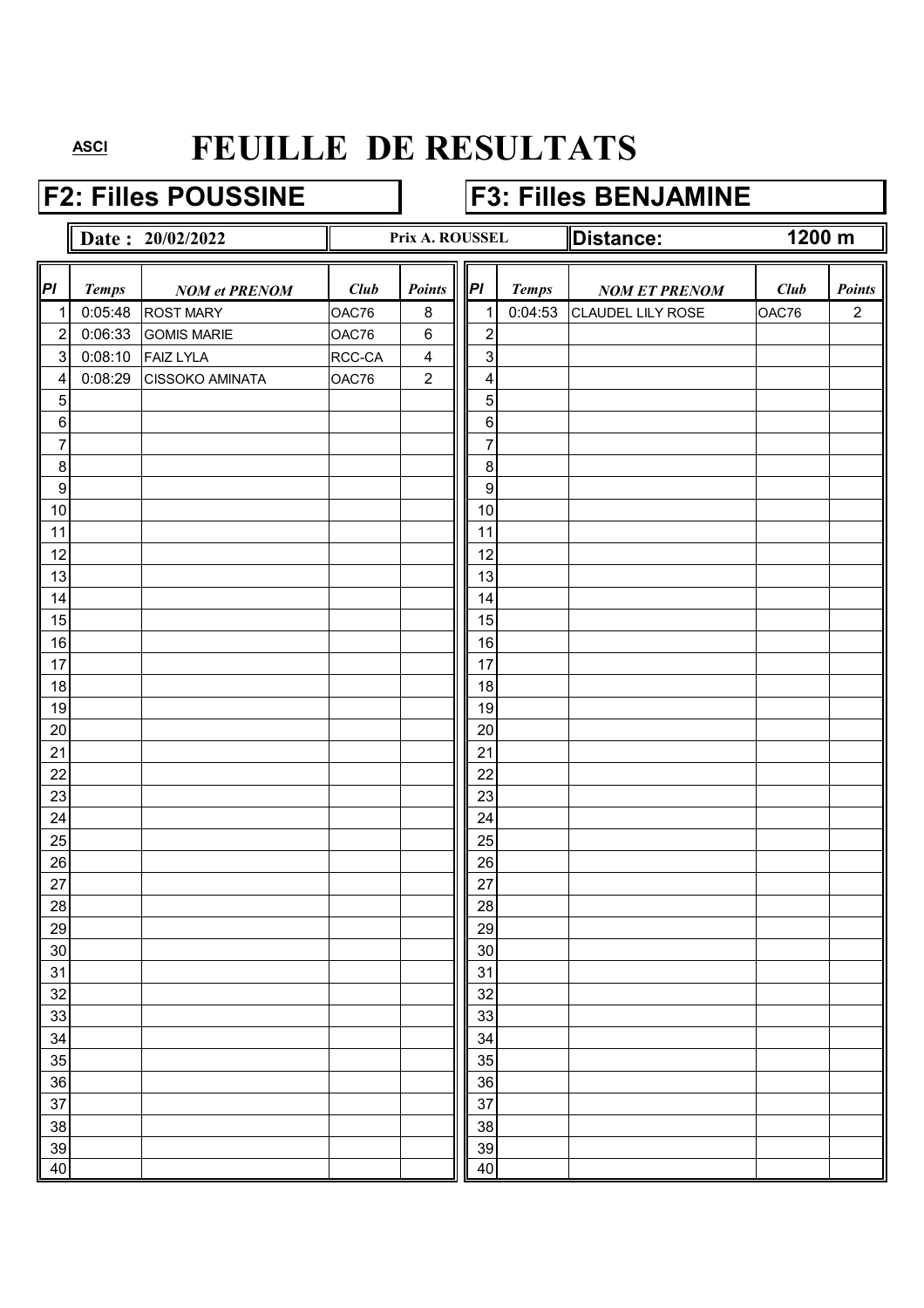#### **F4: Filles MINIME F5: Filles CADETTE**

**Date : 20/02/2022 Distance: Distance:** 

#### **Prix A. ROUSSEL**

**3100 m**

| $\vert$ Pl              | <b>Temps</b> | <b>NOM</b> et PRENOM | Club | <b>Points</b> | PI                        | <b>Temps</b> | <b>NOM ET PRENOM</b>     | Club   | <b>Points</b>  |
|-------------------------|--------------|----------------------|------|---------------|---------------------------|--------------|--------------------------|--------|----------------|
| 1                       |              |                      |      |               | 1                         | 0:13:44      | PATUREL LUCIE            | OAC76  | 4              |
| $\overline{c}$          |              |                      |      |               | $\overline{2}$            | 0:18:24      | <b>LIEVINS NINA</b>      | RCC-CA | $\overline{2}$ |
| $\mathsf 3$             |              |                      |      |               | $\mathbf 3$               |              |                          |        |                |
| $\overline{\mathbf{4}}$ |              |                      |      |               | 4                         |              |                          |        |                |
| $\overline{5}$          |              |                      |      |               | 5                         |              |                          |        |                |
| $\,6\,$                 |              |                      |      |               | $\,6\,$                   |              |                          |        |                |
| $\boldsymbol{7}$        |              |                      |      |               | 7                         |              |                          |        |                |
| $\,8\,$                 |              |                      |      |               | $\, 8$                    |              |                          |        |                |
| $\boldsymbol{9}$        |              |                      |      |               | $\boldsymbol{9}$          |              |                          |        |                |
| 10                      |              |                      |      |               | 10                        |              |                          |        |                |
| 11                      |              |                      |      |               | 11                        |              |                          |        |                |
| 12                      |              |                      |      |               | 12                        |              |                          |        |                |
| 13                      |              |                      |      |               | 13                        |              |                          |        |                |
| 14                      |              |                      |      |               | 14                        |              |                          |        |                |
| 15                      |              |                      |      |               | 15                        |              |                          |        |                |
| 16                      |              |                      |      |               | 16                        |              |                          |        |                |
| 17                      |              |                      |      |               | 17                        |              |                          |        |                |
| 18                      |              |                      |      |               | 18                        |              |                          |        |                |
| 19                      |              |                      |      |               | 19                        |              |                          |        |                |
| 20                      |              |                      |      |               | 20                        |              |                          |        |                |
| 21                      |              |                      |      |               |                           |              |                          |        |                |
| 22                      |              |                      |      |               |                           |              | <b>F6: Filles JUNIOR</b> | 5600 m |                |
| 23                      |              |                      |      |               |                           |              |                          |        |                |
| 24                      |              |                      |      |               | PI                        | <b>Temps</b> | <b>NOM ET PRENOM</b>     | Club   | Points         |
| 25                      |              |                      |      |               | 1                         |              |                          |        |                |
| 26                      |              |                      |      |               | $\overline{2}$            |              |                          |        |                |
| 27                      |              |                      |      |               | $\ensuremath{\mathsf{3}}$ |              |                          |        |                |
| 28                      |              |                      |      |               | 4<br>5                    |              |                          |        |                |
| 29                      |              |                      |      |               |                           |              |                          |        |                |
| $30\,$<br>31            |              |                      |      |               | $\,6\,$<br>7              |              |                          |        |                |
| 32                      |              |                      |      |               | $\,8\,$                   |              |                          |        |                |
| 33                      |              |                      |      |               | $\boldsymbol{9}$          |              |                          |        |                |
| 34                      |              |                      |      |               | 10                        |              |                          |        |                |
| 35                      |              |                      |      |               | 11                        |              |                          |        |                |
| 36                      |              |                      |      |               | 12                        |              |                          |        |                |
| 37                      |              |                      |      |               | 13                        |              |                          |        |                |
| 38                      |              |                      |      |               | 14                        |              |                          |        |                |
| 39                      |              |                      |      |               | 15                        |              |                          |        |                |
| 40                      |              |                      |      |               | 16                        |              |                          |        |                |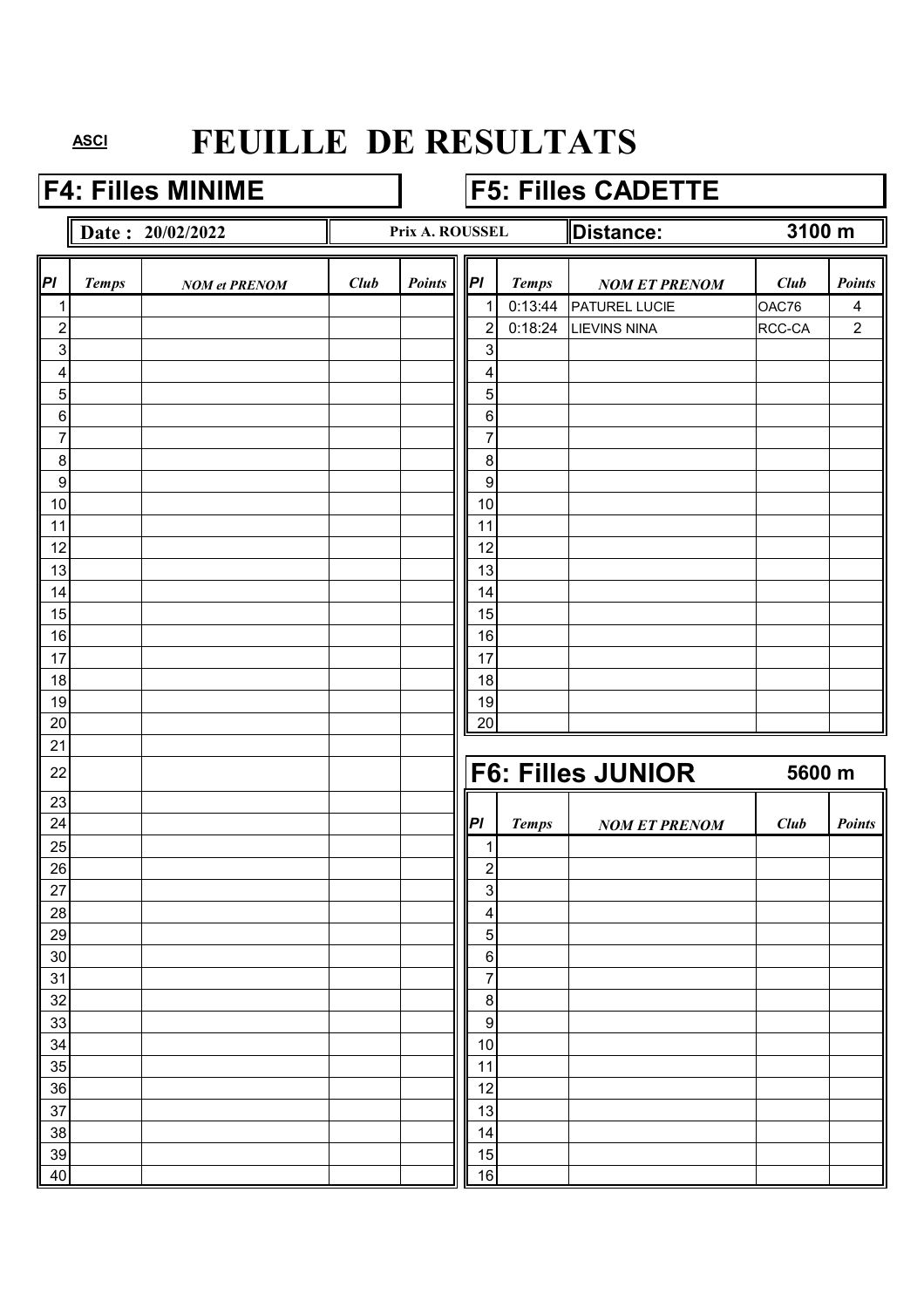**SEF: Femmes SENIOR Femmes : M0F-M1F** 

#### **Date : 20/02/2022 Distance: Distance:** *Pl Temps NOM et PRENOM Club Club Points Pl**Temps NOM ET PRENOM <i>Club Points* 1 0:24:33 VAN WYNSBERGUE MARGALOAC76 2 || 1 0:23:19 DOMINGUES CLELIA | OAC76 | 10 2 2 0:28:36 LEMAIRE MELANIE OXYGENE 8 3 3 0:28:37 RICHEUX TIPHAINE OXYGENE 6 4 4 0:33:55 FAIZ SYLVIE RCC-CA 4 5 5 0:35:21 DEILHOU ESTELLE RCS76 2 6 6 7 7 8 8 9 9 10 10 10 10 10 10 10 10 10 10 10 10 11 10 11 10 11 11 11 12 | | | | | | | | | | | 12 13 | | | | | | | | | | | | 13 14 14 14 15 15 15 16 16 16 17 | | | | | | | | | | | | 17 18 18 18 19 19 20 | | | | | | | | | | | | | 20 21 21 22 | | | | | | | | | | | 22 23 | | | | | | | | | | | | 23 24 24 24 25 | | | | | | | | | | | | | | 25 26 26 27 | | | | | | | | | | | 27 28 28 29 29 30 30 31 31 32 32 33 | | | | | | | | | | | | 33 34 34 35 35 36 36 37 37 37 37 37 38 38 39 39 30 31 32 33 34 35 36 37 38 39 30 31 32 33 34 35 35 35 35 35 35 35 35 35 35 35 35 35 38 38 39 39 40 | 10 | 10 | 10 | 10 | 11 | 11 | 12 | 13 | 140 **5600 m Prix A. ROUSSEL**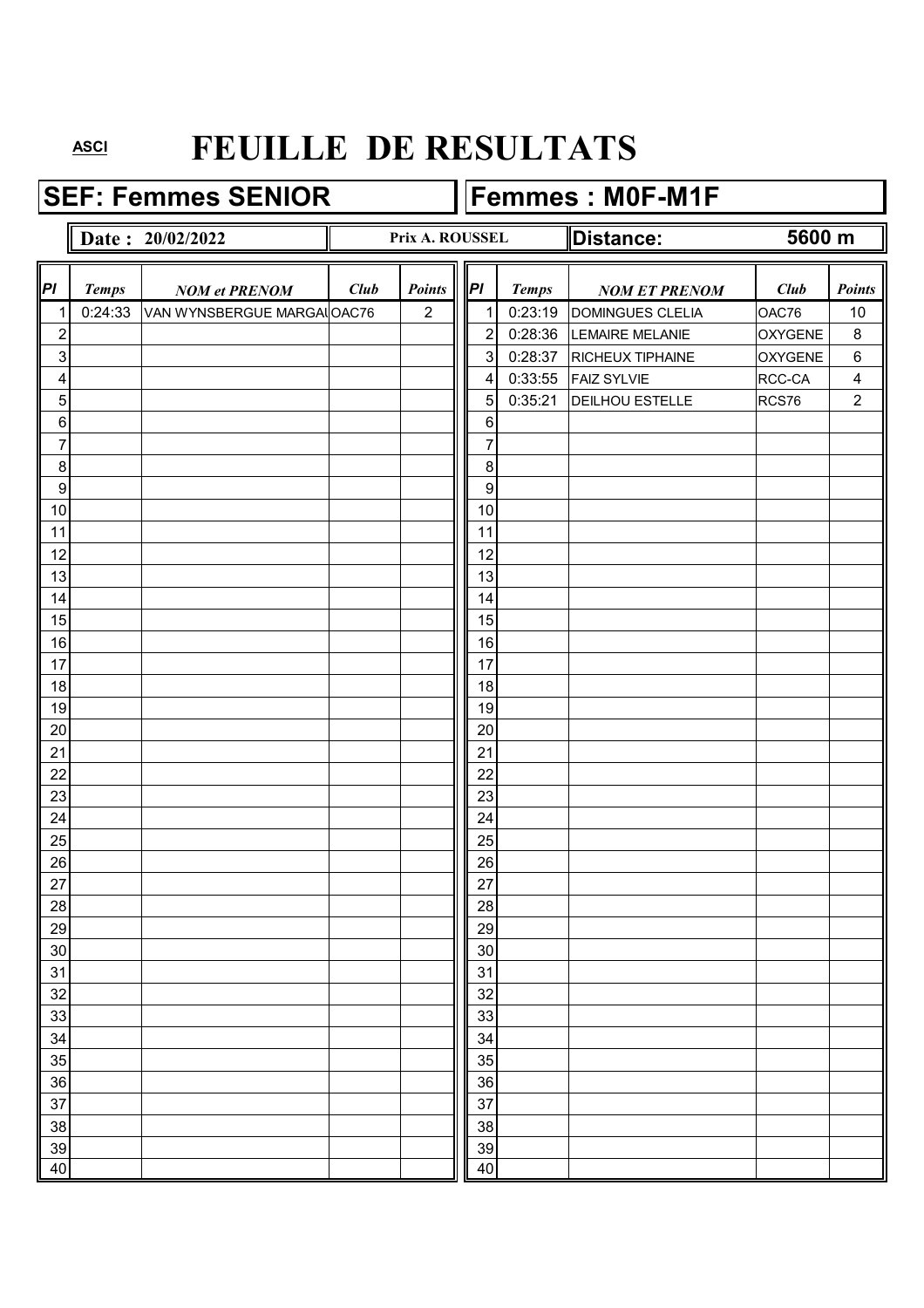### Femmes : M2F-M3F **Femmes : M4F-M5F**

|                  |              | Date: 20/02/2022       |                | Prix A. ROUSSEL          |    |              | <b>Distance:</b>             | 5600 m         |                |
|------------------|--------------|------------------------|----------------|--------------------------|----|--------------|------------------------------|----------------|----------------|
| PI               | <b>Temps</b> | <b>NOM et PRENOM</b>   | Club           | <b>Points</b>            | PI | <b>Temps</b> | <b>NOM ET PRENOM</b>         | Club           | <b>Points</b>  |
| 1                | 0:28:52      | <b>BACON AMARA</b>     | <b>OXYGENE</b> | 8                        | 1  | 0:26:20      | PENNEC PATRICIA              | OAC76          | 30             |
| 2                | 0:28:55      | LANGLOIS CHRISTELLE    | OAC76          | 6                        | 2  | 0:27:37      | <b>MAUGER ANNE MARIE</b>     | <b>OXYGENE</b> | 28             |
| 3                | 0:33:22      | <b>LAMBERT SYLVIE</b>  | <b>OXYGENE</b> | $\overline{\mathcal{A}}$ | 3  | 0:28:13      | <b>DUVAL EVELYNE</b>         | RCS76          | 26             |
| 4                | 0:39:16      | <b>BUEE EMMANUELLE</b> | LGT            | $\overline{2}$           | 4  | 0:28:21      | <b>LANGLOIS CHRISTINE</b>    | OAC76          | 24             |
| 5                |              |                        |                |                          | 5  | 0:30:03      | <b>BERTON PATRICIA</b>       | <b>ASCI</b>    | 22             |
| 6                |              |                        |                |                          | 6  | 0:30:16      | <b>KROLEWICZ MYRIAM</b>      | OAC76          | 20             |
| 7                |              |                        |                |                          | 7  | 0:30:58      | <b>ROBERT CHRISTEL</b>       | OAC76          | 18             |
| 8                |              |                        |                |                          | 8  | 0:31:26      | <b>BOULET MARIE ROSELYNE</b> | OAC76          | 16             |
| $\boldsymbol{9}$ |              |                        |                |                          | 9  | 0:32:21      | <b>DENIS VALERIE</b>         | <b>ACRFC</b>   | 14             |
| 10               |              |                        |                |                          | 10 | 0:33:34      | <b>TURMEL VALERIE</b>        | OAC76          | 12             |
| 11               |              |                        |                |                          | 11 | 0:34:45      | <b>COLLARD PIERETTE</b>      | RCS76          | 10             |
| 12               |              |                        |                |                          | 12 | 0:34:59      | <b>DEILHOU PATRICIA</b>      | RCS76          | 8              |
| 13               |              |                        |                |                          | 13 | 0:35:04      | LEGENVRE CATHERINE           | <b>OXYGENE</b> | 6              |
| 14               |              |                        |                |                          | 14 | 0:36:12      | <b>DAVID MICHELE</b>         | <b>LGT</b>     | 4              |
| 15               |              |                        |                |                          | 15 | 0:39:13      | <b>LEJEUNE MARTINE</b>       | LGT            | $\overline{2}$ |
| 16               |              |                        |                |                          | 16 |              |                              |                |                |
| 17               |              |                        |                |                          | 17 |              |                              |                |                |
| 18               |              |                        |                |                          | 18 |              |                              |                |                |
| 19               |              |                        |                |                          | 19 |              |                              |                |                |
| 20               |              |                        |                |                          | 20 |              |                              |                |                |
| 21               |              |                        |                |                          | 21 |              |                              |                |                |
| 22               |              |                        |                |                          | 22 |              |                              |                |                |
| 23               |              |                        |                |                          | 23 |              |                              |                |                |
| 24               |              |                        |                |                          | 24 |              |                              |                |                |
| 25               |              |                        |                |                          | 25 |              |                              |                |                |
| 26               |              |                        |                |                          | 26 |              |                              |                |                |
| 27               |              |                        |                |                          | 27 |              |                              |                |                |
| 28               |              |                        |                |                          | 28 |              |                              |                |                |
| 29               |              |                        |                |                          | 29 |              |                              |                |                |
| 30               |              |                        |                |                          | 30 |              |                              |                |                |
| 31               |              |                        |                |                          | 31 |              |                              |                |                |
| 32               |              |                        |                |                          | 32 |              |                              |                |                |
| 33               |              |                        |                |                          | 33 |              |                              |                |                |
| 34               |              |                        |                |                          | 34 |              |                              |                |                |
| 35               |              |                        |                |                          | 35 |              |                              |                |                |
| 36               |              |                        |                |                          | 36 |              |                              |                |                |
| 37               |              |                        |                |                          | 37 |              |                              |                |                |
| 38               |              |                        |                |                          | 38 |              |                              |                |                |
| 39               |              |                        |                |                          | 39 |              |                              |                |                |
| 40               |              |                        |                |                          | 40 |              |                              |                |                |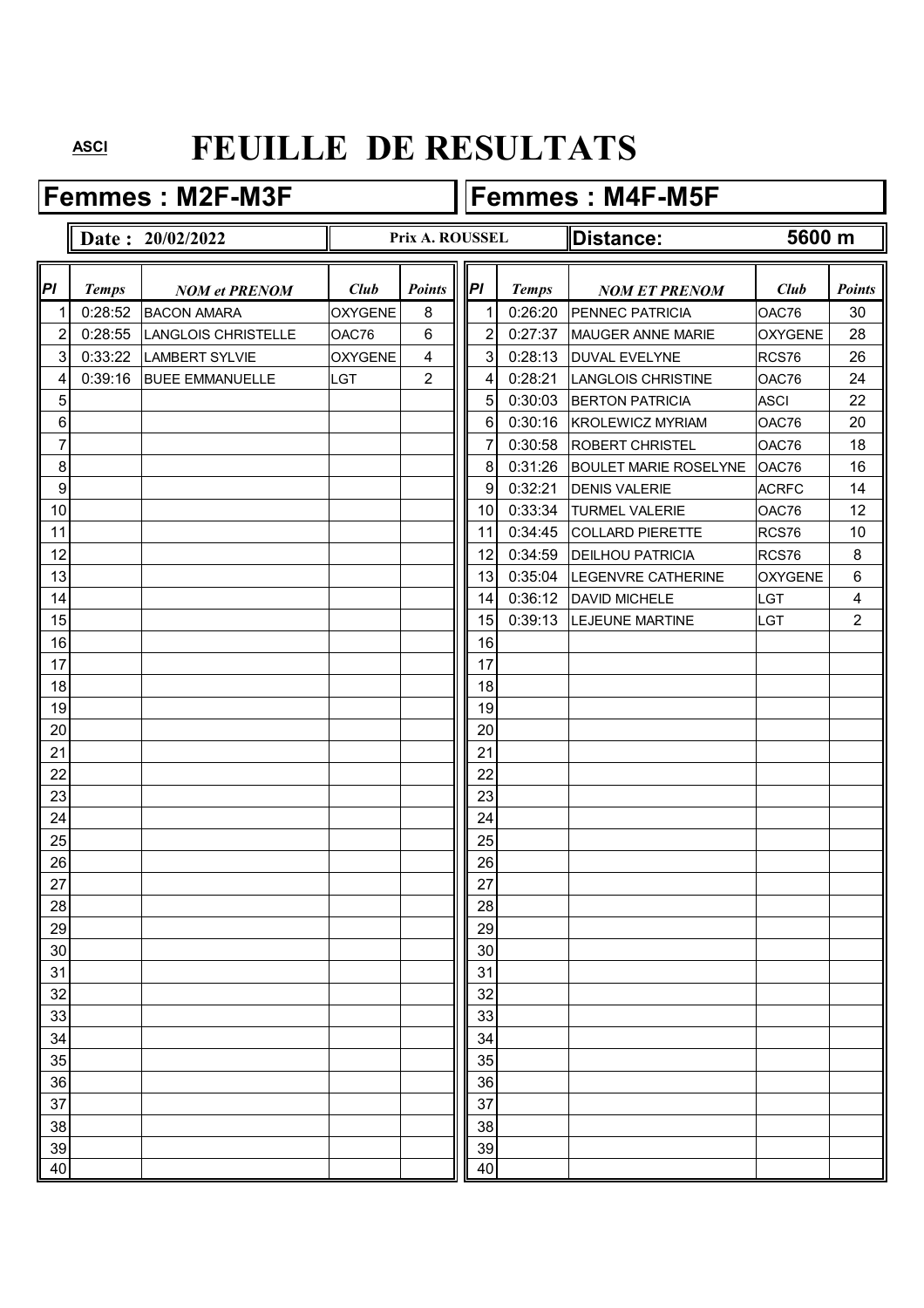**Femmes : M6F-M7F** 5600 m **Femmes : M8F-M9F** 

**5600 m**

 $\overline{\mathbf{1}}$ 

**3100 m**

**Date : 20/02/2022**

**Prix A. ROUSSEL**

| PI               | <b>Temps</b> | <b>NOM ET PRENOM</b>   | <b>Club</b>    | Points         | PI                      | Temps        | <b>NOM ET PRENOM</b> | Club         | <b>Points</b>  |
|------------------|--------------|------------------------|----------------|----------------|-------------------------|--------------|----------------------|--------------|----------------|
| 1                | 0:30:34      | <b>LECHEVIN SYLVIE</b> | OAC76          | 12             | 1                       | 0:30:05      | <b>MARIE MICHELE</b> | <b>ACRFC</b> | $\overline{2}$ |
| $\boldsymbol{2}$ | 0:32:13      | PACAUD FLORENCE        | OAC76          | 10             | $\overline{\mathbf{c}}$ |              |                      |              |                |
| $\overline{3}$   | 0:34:04      | DOUVILLE CATHERINE     | RCS76          | 8              | 3                       |              |                      |              |                |
| 4                | 0:39:17      | TELLIER CHANTAL        | <b>ACRFC</b>   | 6              | 4                       |              |                      |              |                |
| $\sqrt{5}$       | 0:39:45      | <b>SIMON SYLVIANE</b>  | LGT            | 4              | 5                       |              |                      |              |                |
| $\,6\,$          | 0:45:15      | <b>BAUDRY MICHELE</b>  | <b>OXYGENE</b> | $\overline{2}$ | $\,6\,$                 |              |                      |              |                |
| 7                |              |                        |                |                | $\overline{7}$          |              |                      |              |                |
| 8                |              |                        |                |                | 8                       |              |                      |              |                |
| $\boldsymbol{9}$ |              |                        |                |                | 9                       |              |                      |              |                |
| 10               |              |                        |                |                | 10                      |              |                      |              |                |
| 11               |              |                        |                |                | 11                      |              |                      |              |                |
| 12               |              |                        |                |                | 12                      |              |                      |              |                |
| 13               |              |                        |                |                | 13                      |              |                      |              |                |
| 14               |              |                        |                |                | 14                      |              |                      |              |                |
| 15               |              |                        |                |                | 15                      |              |                      |              |                |
| 16               |              |                        |                |                | 16                      |              |                      |              |                |
| 17               |              |                        |                |                | 17                      |              |                      |              |                |
| 18               |              |                        |                |                | 18                      |              |                      |              |                |
| 19               |              |                        |                |                |                         |              |                      |              |                |
| 20               |              |                        |                |                |                         |              | <b>Femmes: M10F</b>  | 3100 m       |                |
| 21               |              |                        |                |                |                         |              |                      |              |                |
| 22               |              |                        |                |                | PI                      | <b>Temps</b> | <b>NOM ET PRENOM</b> | Club         | <b>Points</b>  |
| 23               |              |                        |                |                | $\mathbf 1$             |              |                      |              |                |
| 24               |              |                        |                |                | $\overline{2}$          |              |                      |              |                |
| 25               |              |                        |                |                | 3                       |              |                      |              |                |
| 26               |              |                        |                |                | 4                       |              |                      |              |                |
| 27<br>28         |              |                        |                |                | 5<br>6                  |              |                      |              |                |
| 29               |              |                        |                |                | $\overline{7}$          |              |                      |              |                |
| 30               |              |                        |                |                | 8                       |              |                      |              |                |
| 31               |              |                        |                |                | 9                       |              |                      |              |                |
| 32               |              |                        |                |                | 10                      |              |                      |              |                |
| 33               |              |                        |                |                | 11                      |              |                      |              |                |
| 34               |              |                        |                |                | 12                      |              |                      |              |                |
| 35               |              |                        |                |                | 13                      |              |                      |              |                |
| 36               |              |                        |                |                | 14                      |              |                      |              |                |
| 37               |              |                        |                |                | 15                      |              |                      |              |                |
| 38               |              |                        |                |                | 16                      |              |                      |              |                |
| 39               |              |                        |                |                | 17                      |              |                      |              |                |
| 40               |              |                        |                |                | 18                      |              |                      |              |                |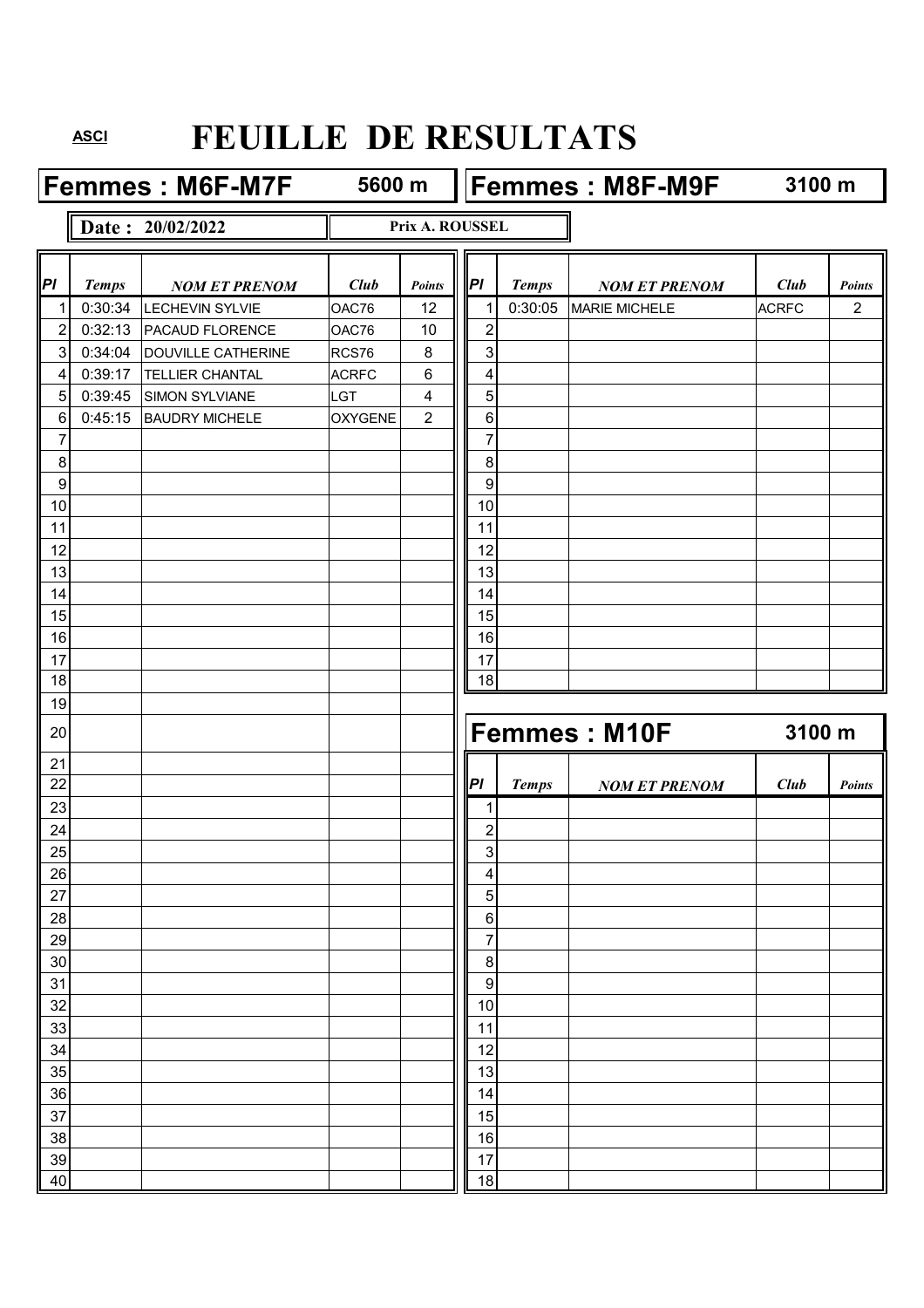# **G2: Garçons POUSSIN G3: Garçons BENJAMIN**

|                  |              | Date: 20/02/2022      |                | Prix A. ROUSSEL |                      |              | Distance:            |                | 1200 m                  |  |
|------------------|--------------|-----------------------|----------------|-----------------|----------------------|--------------|----------------------|----------------|-------------------------|--|
|                  |              |                       |                |                 |                      |              |                      |                |                         |  |
| PI               | <b>Temps</b> | <b>NOM et PRENOM</b>  | Club           | <b>Points</b>   | P                    | <b>Temps</b> | <b>NOM ET PRENOM</b> | Club           | <b>Points</b>           |  |
| 1                | 0:04:57      | MAZZOLENI RAYAN       | RCC-CA         | 10              | 1                    | 0:05:02      | <b>LEMAIRE ROBIN</b> | <b>OXYGENE</b> | 8                       |  |
| $\boldsymbol{2}$ | 0:05:08      | <b>CORRE ARTHUR</b>   | <b>OXYGENE</b> | $\, 8$          | $\overline{2}$       | 0:05:40      | SZADO LUCAS          | OAC76          | $\,6\,$                 |  |
| $\sqrt{3}$       | 0:05:18      | <b>LEMAIRE BASILE</b> | <b>OXYGENE</b> | $\,6$           | $\sqrt{3}$           | 0:05:42      | LAMOTTE NOAH         | OAC76          | $\overline{\mathbf{4}}$ |  |
| 4                | 0:06:17      | <b>LECERF MARIUS</b>  | OAC76          | 4               | 4                    | 0:10:58      | LOZE LOIC            | RCC-CA         | $\overline{2}$          |  |
| $\overline{5}$   | 0:06:52      | HAMEL ROBIN           | <b>OXYGENE</b> | $\overline{2}$  | 5                    |              |                      |                |                         |  |
| $\,6\,$          |              |                       |                |                 | 6                    |              |                      |                |                         |  |
| 7                |              |                       |                |                 | 7                    |              |                      |                |                         |  |
| 8                |              |                       |                |                 | 8                    |              |                      |                |                         |  |
| $\overline{9}$   |              |                       |                |                 | $\boldsymbol{9}$     |              |                      |                |                         |  |
| 10               |              |                       |                |                 | 10                   |              |                      |                |                         |  |
| 11               |              |                       |                |                 | 11                   |              |                      |                |                         |  |
| 12               |              |                       |                |                 | 12                   |              |                      |                |                         |  |
| 13               |              |                       |                |                 | 13                   |              |                      |                |                         |  |
| 14               |              |                       |                |                 | 14                   |              |                      |                |                         |  |
| 15               |              |                       |                |                 | 15                   |              |                      |                |                         |  |
| 16               |              |                       |                |                 | 16                   |              |                      |                |                         |  |
| 17               |              |                       |                |                 | 17                   |              |                      |                |                         |  |
| 18               |              |                       |                |                 | 18                   |              |                      |                |                         |  |
| 19               |              |                       |                |                 | 19                   |              |                      |                |                         |  |
| 20               |              |                       |                |                 | 20                   |              |                      |                |                         |  |
| 21               |              |                       |                |                 | 21                   |              |                      |                |                         |  |
| 22               |              |                       |                |                 | 22                   |              |                      |                |                         |  |
| 23<br>24         |              |                       |                |                 | 23<br>24             |              |                      |                |                         |  |
| 25               |              |                       |                |                 | 25                   |              |                      |                |                         |  |
| 26               |              |                       |                |                 | 26                   |              |                      |                |                         |  |
| 27               |              |                       |                |                 | 27                   |              |                      |                |                         |  |
| 28               |              |                       |                |                 | 28                   |              |                      |                |                         |  |
| 29               |              |                       |                |                 |                      |              |                      |                |                         |  |
| 30               |              |                       |                |                 | $\frac{29}{2}$<br>30 |              |                      |                |                         |  |
| 31               |              |                       |                |                 | 31                   |              |                      |                |                         |  |
| 32               |              |                       |                |                 | 32                   |              |                      |                |                         |  |
| 33               |              |                       |                |                 | 33                   |              |                      |                |                         |  |
| 34               |              |                       |                |                 | 34                   |              |                      |                |                         |  |
| 35               |              |                       |                |                 | 35                   |              |                      |                |                         |  |
| 36               |              |                       |                |                 | 36                   |              |                      |                |                         |  |
| 37               |              |                       |                |                 | 37                   |              |                      |                |                         |  |
| 38               |              |                       |                |                 | 38                   |              |                      |                |                         |  |
| 39               |              |                       |                |                 | 39                   |              |                      |                |                         |  |
| 40               |              |                       |                |                 | 40                   |              |                      |                |                         |  |
|                  |              |                       |                |                 |                      |              |                      |                |                         |  |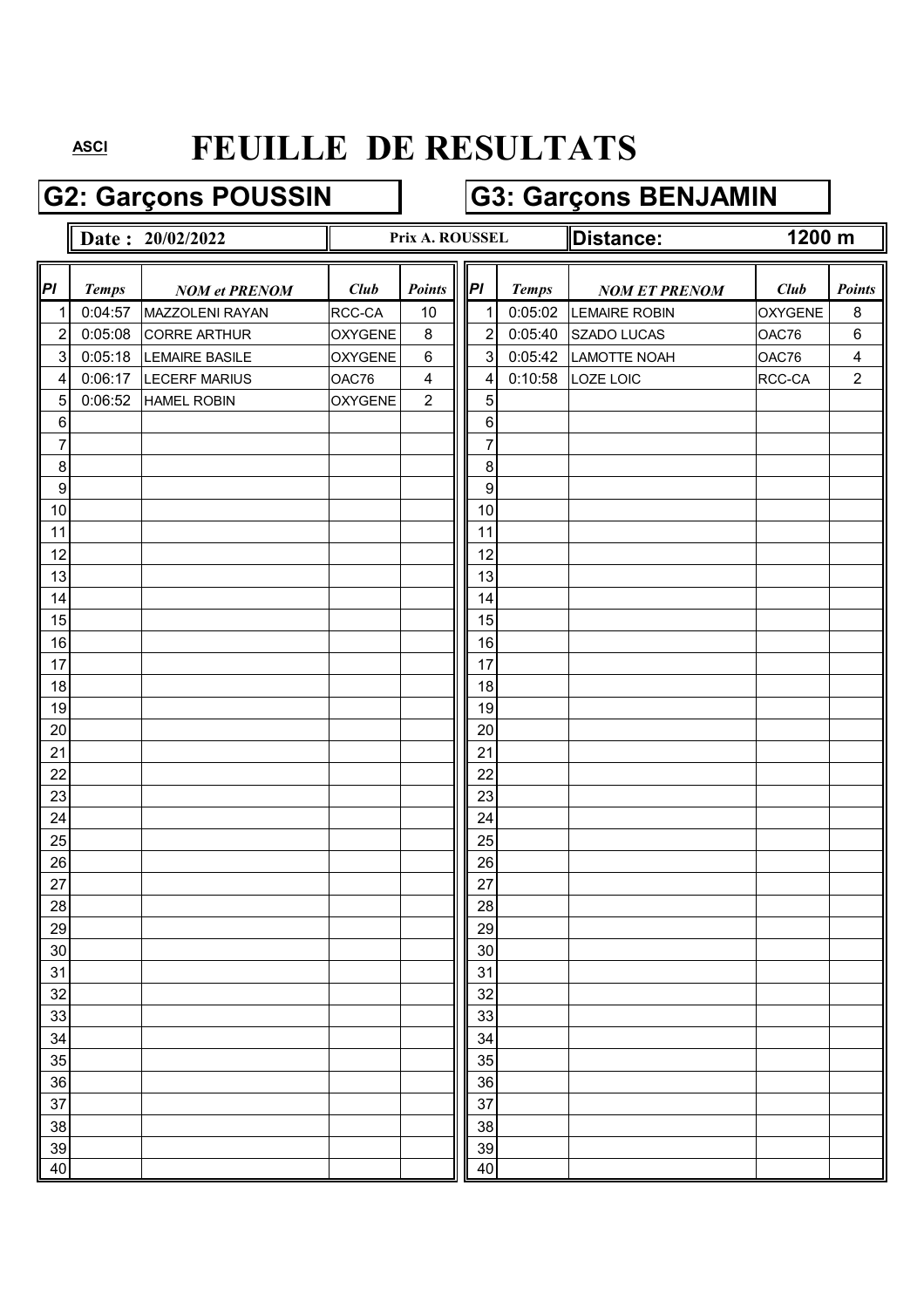### G4: Garçons MINIME **G5: Garçons CADET**

**Date : 20/02/2022 Distance: Prix A. ROUSSEL Distance:** 

**Prix A. ROUSSEL**

**3100 m**

| PI               | <b>Temps</b> | <b>NOM</b> et PRENOM | Club   | Points         | P                      | Temps   | <b>NOM ET PRENOM</b>      | Club   | <b>Points</b>  |
|------------------|--------------|----------------------|--------|----------------|------------------------|---------|---------------------------|--------|----------------|
| $\mathbf{1}$     | 0:15:26      | DIEBOLD COME         | RCC-CA | $\overline{2}$ | 1                      |         |                           |        |                |
| $\overline{c}$   |              |                      |        |                | $\overline{2}$         |         |                           |        |                |
| $\mathbf{3}$     |              |                      |        |                | 3                      |         |                           |        |                |
| 4                |              |                      |        |                | 4                      |         |                           |        |                |
| 5                |              |                      |        |                | 5                      |         |                           |        |                |
| $\,6$            |              |                      |        |                | $\,6$                  |         |                           |        |                |
| $\overline{7}$   |              |                      |        |                | 7                      |         |                           |        |                |
| $\, 8$           |              |                      |        |                | 8                      |         |                           |        |                |
| $\boldsymbol{9}$ |              |                      |        |                | $\boldsymbol{9}$       |         |                           |        |                |
| 10               |              |                      |        |                | 10                     |         |                           |        |                |
| 11<br>12         |              |                      |        |                | 11<br>12               |         |                           |        |                |
| 13               |              |                      |        |                | 13                     |         |                           |        |                |
| 14               |              |                      |        |                | 14                     |         |                           |        |                |
| 15               |              |                      |        |                | 15                     |         |                           |        |                |
| 16               |              |                      |        |                | 16                     |         |                           |        |                |
| 17               |              |                      |        |                | 17                     |         |                           |        |                |
| 18               |              |                      |        |                | 18                     |         |                           |        |                |
| 19               |              |                      |        |                | 19                     |         |                           |        |                |
| 20               |              |                      |        |                | 20                     |         |                           |        |                |
| 21               |              |                      |        |                |                        |         |                           |        |                |
| 22               |              |                      |        |                |                        |         | <b>G6: Garçons JUNIOR</b> | 8100 m |                |
| 23               |              |                      |        |                |                        |         |                           |        |                |
| 24               |              |                      |        |                | PI                     | Temps   | <b>NOM ET PRENOM</b>      | Club   | Points         |
| 25               |              |                      |        |                | 1                      | 0:32:44 | CHESNAY MORGANN           | RCC-CA | $\overline{2}$ |
| 26               |              |                      |        |                | $\overline{2}$         |         |                           |        |                |
| 27               |              |                      |        |                | 3                      |         |                           |        |                |
| 28               |              |                      |        |                | 4                      |         |                           |        |                |
| 29               |              |                      |        |                | 5                      |         |                           |        |                |
| $30\,$           |              |                      |        |                | $\,6\,$                |         |                           |        |                |
| 31               |              |                      |        |                | $\boldsymbol{7}$       |         |                           |        |                |
| 32               |              |                      |        |                | $\,8\,$                |         |                           |        |                |
| 33<br>34         |              |                      |        |                | $\boldsymbol{9}$<br>10 |         |                           |        |                |
| 35               |              |                      |        |                | 11                     |         |                           |        |                |
| 36               |              |                      |        |                | 12                     |         |                           |        |                |
| 37               |              |                      |        |                | 13                     |         |                           |        |                |
| 38               |              |                      |        |                | 14                     |         |                           |        |                |
| 39               |              |                      |        |                | 15                     |         |                           |        |                |
| 40               |              |                      |        |                | 16                     |         |                           |        |                |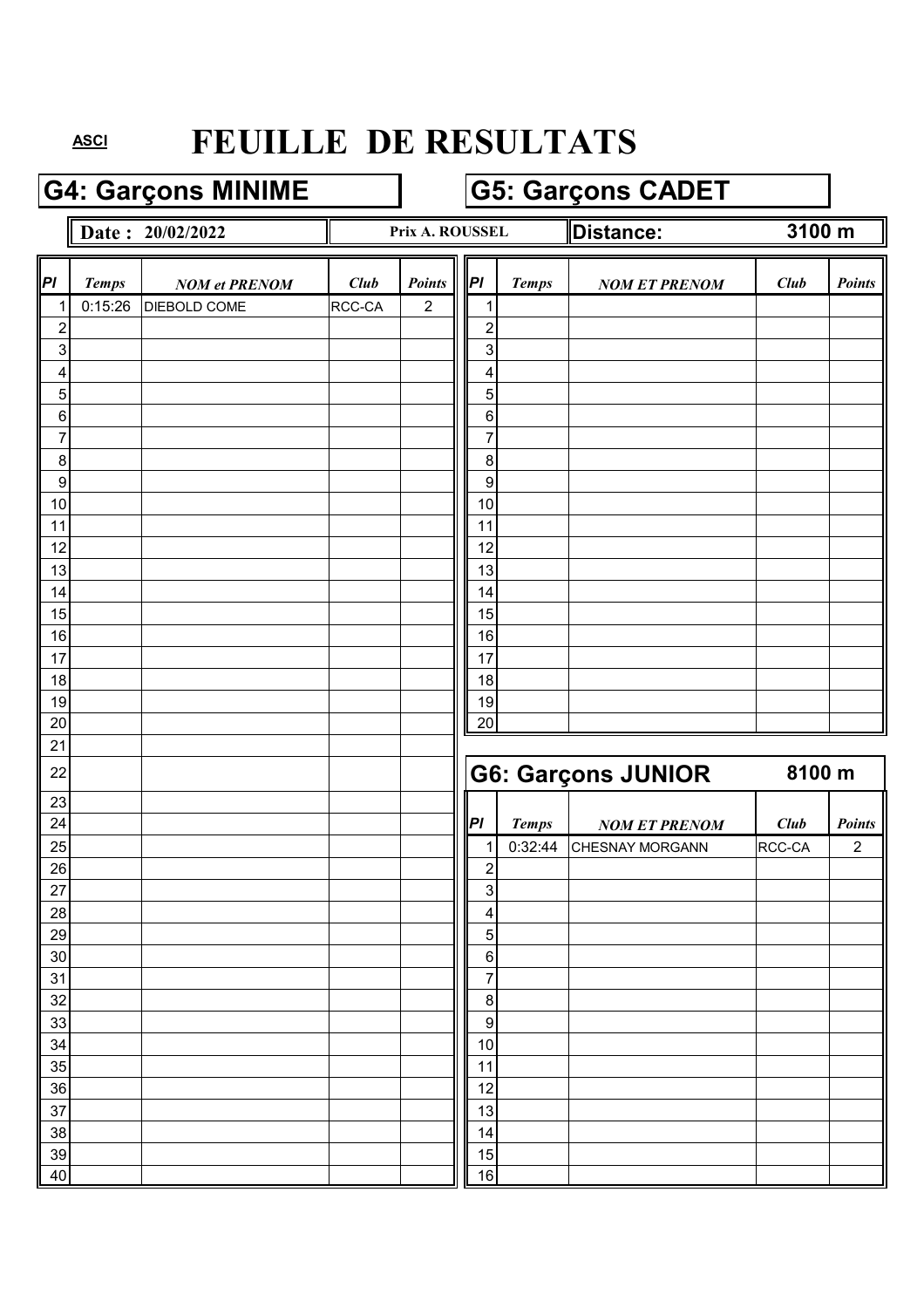**SH: Hommes SENIOR Hommes : M0H-M1H** 

#### **Date : 20/02/2022 Distance: Distance: Distance: Distance: Distance: Distance: Distance: Distance: Distance: Distance: Distance: Distance: Distance: Distance: Distance: Distance: Distanc** *Pl Temps NOM et PRENOM Club Club Points Pl**Temps NOM ET PRENOM <i>Club Points* 1 0:34:12 FOURNEAUX JORDAN RCC-CA 6 || 1 0:31:50 HAULE JULIEN | OXYGENE 20 2 0:40:35 POUPARDIN MAXIME  $\vert$  0xygene 4  $\vert \vert$  2 0:33:20 LEMOIGNE GILLES  $\vert$  0xygene 18 3 0:44:03 DIOP IBRAHIMA RCC-CA 2 || 3 0:33:46 GOUGEON BAPTISTE ACRFC 16 4 1 0:34:40 CORRE CLAUDE OXYGENE 14 5 5 0:35:06 LESTELLE DAMIEN 0XYGENE 12 6 6 0:35:55 DUREUIL LEONARD ACRFC 10 7 7 2 2 2 36:48 CORIS DAVID 2 2 2 36:48 CORIS DAVID 8 8 0:38:30 BREANT VINCENT OAC76 6 9 9 9 9 9 9 0:40:47 COLOMBEL GILLES OXYGENE 4 10 10 10 10:41:34 MOTZO CHRISTIAN ACRFC 2 11 11 11 12 | | | | | | | | | | | 12 13 | | | | | | | | | | | | | 13 14 14 14 15 15 15 16 16 16 17 | | | | | | | | | | | | 17 18 18 18 19 19 20 | | | | | | | | | | | | | 20 21 21 22 | | | | | | | | | | | 22 23 23 24 24 24 25 | | | | | | | | | | | | | | 25 26 26 27 | | | | | | | | | | | 27 28 28 29 29 30 30 31 31 32 32 33 | | | | | | | | | | | | 33 34 34 35 35 36 36 37 37 37 37 37 38 38 39 39 30 31 32 33 34 35 36 37 38 39 30 31 32 33 34 35 35 35 35 35 35 35 35 35 35 35 35 35 38 38 39 39 40 | 10 | 10 | 10 | 10 | 11 | 11 | 12 | 13 | 140 **Prix A. ROUSSEL 8100 m**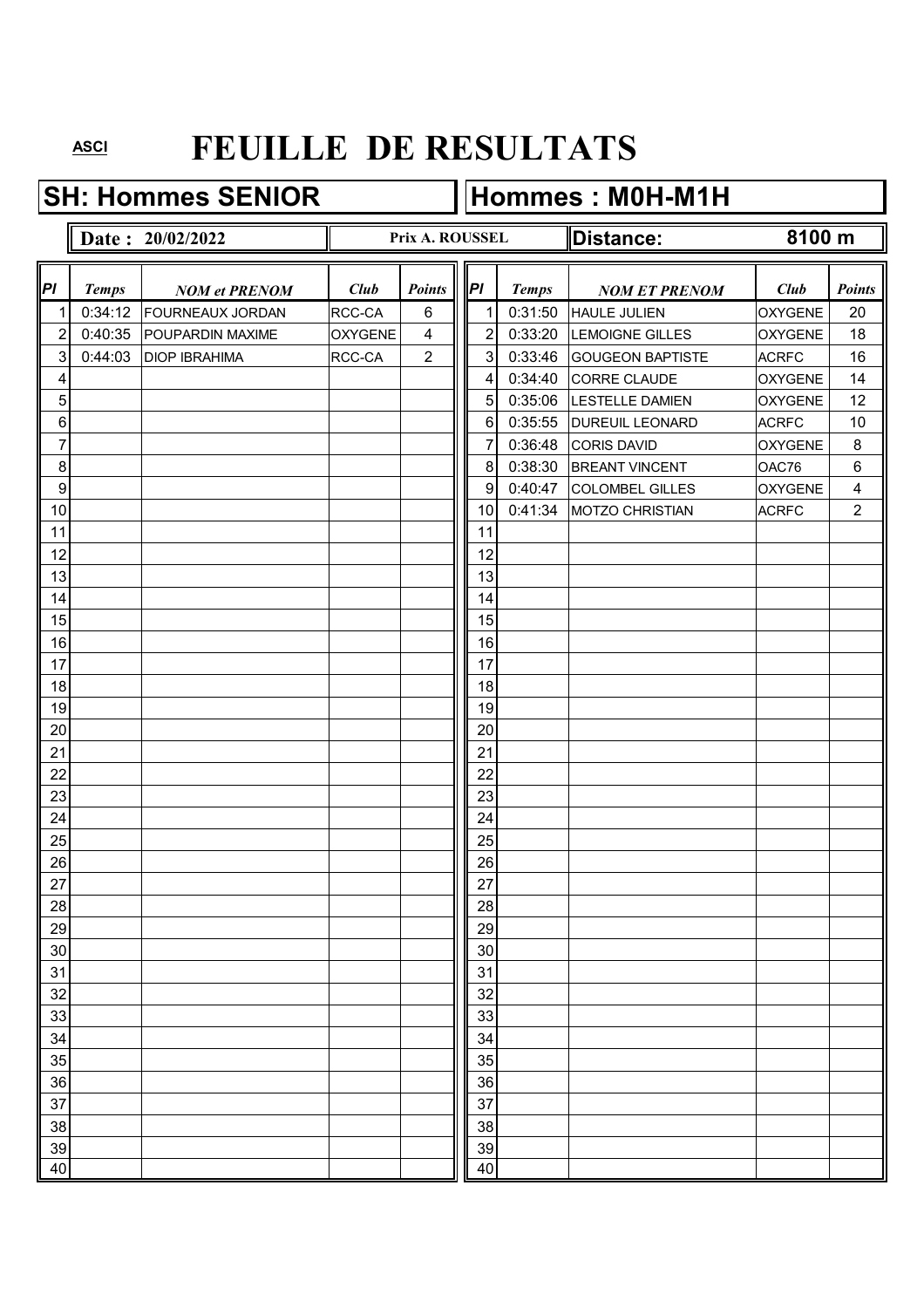### **Hommes : M2H-M3H**

|                |              | Date: 20/02/2022                |                | Prix A. ROUSSEL |    |              | Distance:            | 8100 m |               |
|----------------|--------------|---------------------------------|----------------|-----------------|----|--------------|----------------------|--------|---------------|
| PI             | <b>Temps</b> | <b>NOM et PRENOM</b>            | <b>Club</b>    | <b>Points</b>   | P  | <b>Temps</b> | <b>NOM ET PRENOM</b> | Club   | <b>Points</b> |
| 1              | 0:31:07      | <b>LEFRANCOIS YANN</b>          | <b>OXYGENE</b> | 44              | 41 |              |                      |        |               |
| 2              | 0:33:48      | <b>BECASSE GERALD</b>           | OAC76          | 42              | 42 |              |                      |        |               |
| 3              | 0:35:19      | LETELLIER SEBASTIEN             | <b>OXYGENE</b> | 40              | 43 |              |                      |        |               |
| 4              | 0:35:48      | <b>PANNIER LAURENT</b>          | <b>OXYGENE</b> | 38              | 44 |              |                      |        |               |
| 5 <sup>1</sup> | 0:36:14      | <b>PUAUD SEBASTIEN</b>          | <b>OXYGENE</b> | 36              | 45 |              |                      |        |               |
| 6              | 0:36:25      | AIT EL AOUAD NOUREDDINE OAC76   |                | 34              | 46 |              |                      |        |               |
| 7              | 0:36:36      | OLLIVIER JEAN CHRISTOPHEOXYGENE |                | 32              | 47 |              |                      |        |               |
| 8              | 0:37:25      | <b>POTIER ARNAUD</b>            | OAC76          | 30              | 48 |              |                      |        |               |
| 9              | 0:38:02      | <b>BUCHY CHRISTOPHE</b>         | <b>OXYGENE</b> | 28              | 49 |              |                      |        |               |
| 10             | 0:38:44      | <b>DUTHEIL JEAN MICHEL</b>      | OAC76          | 26              | 50 |              |                      |        |               |
| 11             | 0:39:43      | <b>LEPERT JEROME</b>            | <b>LGT</b>     | 24              | 51 |              |                      |        |               |
| 12             | 0:40:18      | <b>ABDOU EMMANUEL</b>           | OAC76          | 22              | 52 |              |                      |        |               |
| 13             | 0:40:42      | <b>HAMEL MATHIEU</b>            | <b>OXYGENE</b> | 20              | 53 |              |                      |        |               |
| 14             | 0:40:57      | <b>ZOLLI EMMANUEL</b>           | RCS76          | 18              | 54 |              |                      |        |               |
| 15             | 0:41:05      | <b>RASSENT PHILIPPE</b>         | <b>ACRFC</b>   | 16              | 55 |              |                      |        |               |
| 16             | 0:41:10      | <b>LANGLOIS PATRICK</b>         | OAC76          | 14              | 56 |              |                      |        |               |
| 17             | 0:41:18      | <b>HUILLE ALEXANDRE</b>         | <b>OXYGENE</b> | 12              | 57 |              |                      |        |               |
| 18             | 0:41:27      | LEMAIRE FRANCOIS XAVIER OXYGENE |                | 10              | 58 |              |                      |        |               |
| 19             | 0:42:29      | <b>TELLIER SYLVAIN</b>          | <b>ACRFC</b>   | 8               | 59 |              |                      |        |               |
| 20             | 0:43:23      | L'HUILLIER BRUNO                | RCS76          | 6               | 60 |              |                      |        |               |
| 21             | 0:44:20      | <b>LOZE FREDERIC</b>            | RCC-CA         | 4               | 61 |              |                      |        |               |
| 22             | 0:45:43      | <b>SNOCQ CHROSTOPHE</b>         | <b>ACRFC</b>   | $\overline{2}$  | 62 |              |                      |        |               |
| 23             |              |                                 |                |                 | 63 |              |                      |        |               |
| 24             |              |                                 |                |                 | 64 |              |                      |        |               |
| 25             |              |                                 |                |                 | 65 |              |                      |        |               |
| 26             |              |                                 |                |                 | 66 |              |                      |        |               |
| 27             |              |                                 |                |                 | 67 |              |                      |        |               |
| 28             |              |                                 |                |                 | 68 |              |                      |        |               |
| 29             |              |                                 |                |                 | 69 |              |                      |        |               |
| 30             |              |                                 |                |                 | 70 |              |                      |        |               |
| 31             |              |                                 |                |                 | 71 |              |                      |        |               |
| 32             |              |                                 |                |                 | 72 |              |                      |        |               |
| 33             |              |                                 |                |                 | 73 |              |                      |        |               |
| 34             |              |                                 |                |                 | 74 |              |                      |        |               |
| 35             |              |                                 |                |                 | 75 |              |                      |        |               |
| 36             |              |                                 |                |                 | 76 |              |                      |        |               |
| 37             |              |                                 |                |                 | 77 |              |                      |        |               |
| 38             |              |                                 |                |                 | 78 |              |                      |        |               |
| 39             |              |                                 |                |                 | 79 |              |                      |        |               |
| 40             |              |                                 |                |                 | 80 |              |                      |        |               |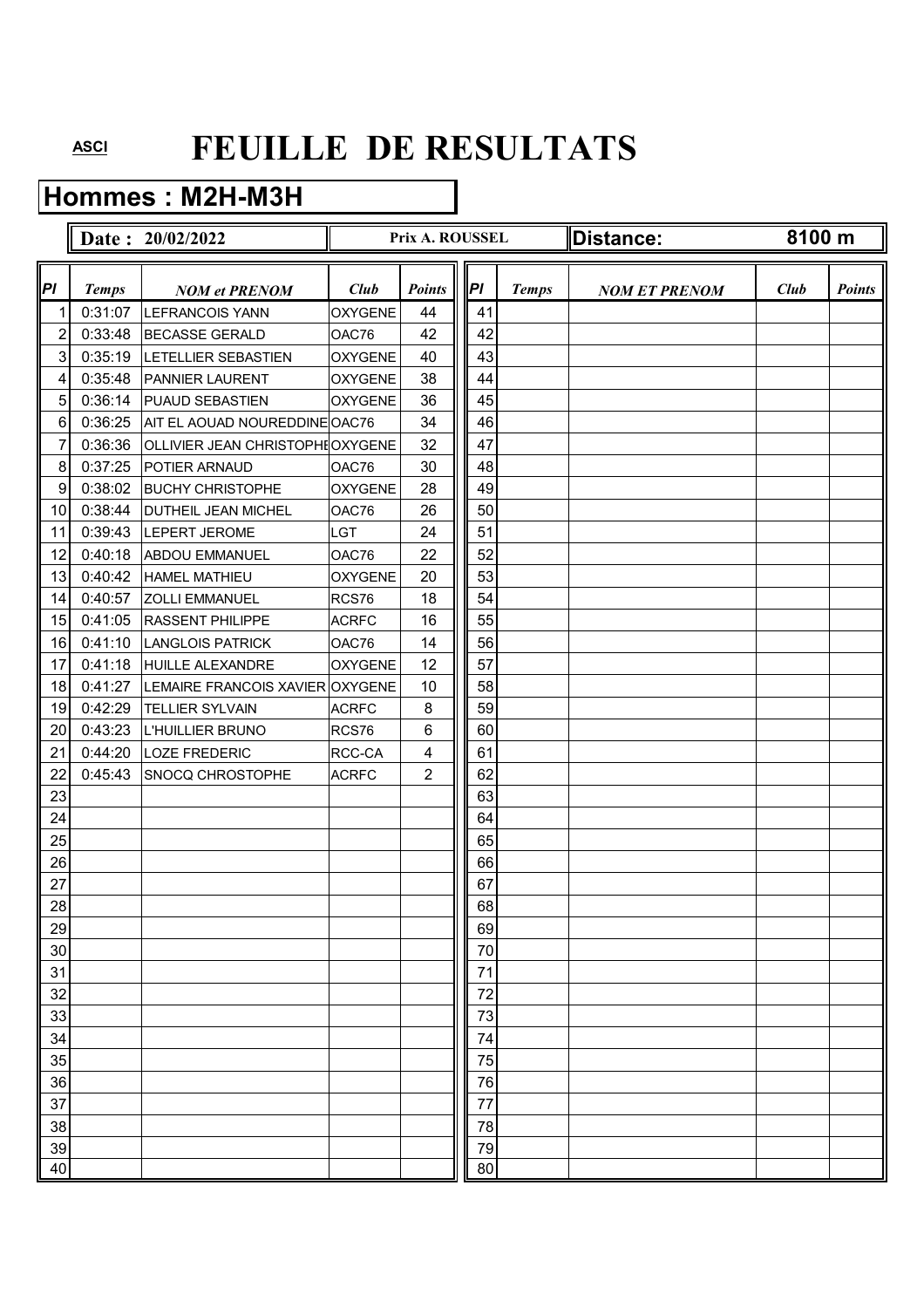### **Hommes : M4H-M5H**

|                |              | Date: 20/02/2022             |                | Prix A. ROUSSEL |            |              | <b>Distance:</b>     | 5600 m |               |
|----------------|--------------|------------------------------|----------------|-----------------|------------|--------------|----------------------|--------|---------------|
| PI             | <b>Temps</b> | <b>NOM et PRENOM</b>         | Club           | <b>Points</b>   | <b>IPI</b> | <b>Temps</b> | <b>NOM ET PRENOM</b> | Club   | <b>Points</b> |
| 1              | 0:23:03      | <b>MARTIN CHRISTOPHE</b>     | OAC76          | 48              | 41         |              |                      |        |               |
| $\overline{c}$ | 0:23:05      | MONTERO SYLVAIN              | OAC76          | 46              | 42         |              |                      |        |               |
| 3              | 0:24:27      | <b>FAIZ HASSAN</b>           | RCC-CA         | 44              | 43         |              |                      |        |               |
| 4              | 0:24:59      | <b>CHERON NICOLAS</b>        | <b>NL</b>      | 42              | 44         |              |                      |        |               |
| 5              | 0:25:33      | <b>DAMBO ROMAIN</b>          | RCS76          | 40              | 45         |              |                      |        |               |
| 6              | 0:25:42      | <b>DAVID PHILIPPE</b>        | RCS76          | 38              | 46         |              |                      |        |               |
| 7              | 0:25:58      | <b>HENRY JEAN PAUL</b>       | RCS76          | 36              | 47         |              |                      |        |               |
| 8              | 0:26:24      | DOMINAS REYNALD              | <b>LGT</b>     | 34              | 48         |              |                      |        |               |
| 9              | 0:26:46      | <b>DUTOT PASCAL</b>          | <b>OXYGENE</b> | 32              | 49         |              |                      |        |               |
| 10             | 0:27:15      | VAN WYNSBERGUE CHRISTIOAC76  |                | 30              | 50         |              |                      |        |               |
| 11             | 0:27:43      | <b>MAUGE FRANCOIS</b>        | <b>ASCI</b>    | 28              | 51         |              |                      |        |               |
| 12             | 0:28:25      | <b>PETIT PATRICE</b>         | <b>OXYGENE</b> | 26              | 52         |              |                      |        |               |
| 13             | 0:28:42      | <b>DESANGLOIS LAURENT</b>    | RCS76          | 24              | 53         |              |                      |        |               |
| 14             | 0:28:47      | <b>TALMANT DIDIER</b>        | OAC76          | 22              | 54         |              |                      |        |               |
| 15             | 0:28:53      | <b>BELLET PASCAL</b>         | RCC-CA         | 20              | 55         |              |                      |        |               |
| 16             | 0:29:20      | <b>SCHERRER JACKY</b>        | <b>ACRFC</b>   | 18              | 56         |              |                      |        |               |
| 17             | 0:29:28      | <b>LANGLOIS JACKY</b>        | OAC76          | 16              | 57         |              |                      |        |               |
| 18             | 0:30:25      | <b>DELEMOTTE JEAN MICHEL</b> | <b>ACRFC</b>   | 14              | 58         |              |                      |        |               |
| 19             | 0:30:43      | <b>VALLEE HERVE</b>          | <b>ACRFC</b>   | 12              | 59         |              |                      |        |               |
| 20             | 0:31:08      | <b>DEILHOU MICHEL</b>        | RCS76          | 10              | 60         |              |                      |        |               |
| 21             | 0:31:56      | <b>DUPUIS GUY</b>            | <b>ACRFC</b>   | 8               | 61         |              |                      |        |               |
| 22             | 0:32:19      | <b>DENIS WILLIAM</b>         | <b>ACRFC</b>   | 6               | 62         |              |                      |        |               |
| 23             | 0:34:31      | <b>DILLY FREDERIC</b>        | <b>OXYGENE</b> | 4               | 63         |              |                      |        |               |
| 24             | 0:45:14      | <b>LELONG FABRICE</b>        | OAC76          | $\overline{2}$  | 64         |              |                      |        |               |
| 25             |              |                              |                |                 | 65         |              |                      |        |               |
| 26             |              |                              |                |                 | 66         |              |                      |        |               |
| 27             |              |                              |                |                 | 67         |              |                      |        |               |
| 28             |              |                              |                |                 | 68         |              |                      |        |               |
| 29             |              |                              |                |                 | 69         |              |                      |        |               |
| 30             |              |                              |                |                 | 70         |              |                      |        |               |
| 31             |              |                              |                |                 | 71         |              |                      |        |               |
| 32             |              |                              |                |                 | 72         |              |                      |        |               |
| 33             |              |                              |                |                 | 73         |              |                      |        |               |
| 34             |              |                              |                |                 | 74         |              |                      |        |               |
| 35             |              |                              |                |                 | 75         |              |                      |        |               |
| 36             |              |                              |                |                 | 76         |              |                      |        |               |
| 37             |              |                              |                |                 | 77         |              |                      |        |               |
| 38             |              |                              |                |                 | 78         |              |                      |        |               |
| 39             |              |                              |                |                 | 79         |              |                      |        |               |
| 40             |              |                              |                |                 | 80         |              |                      |        |               |